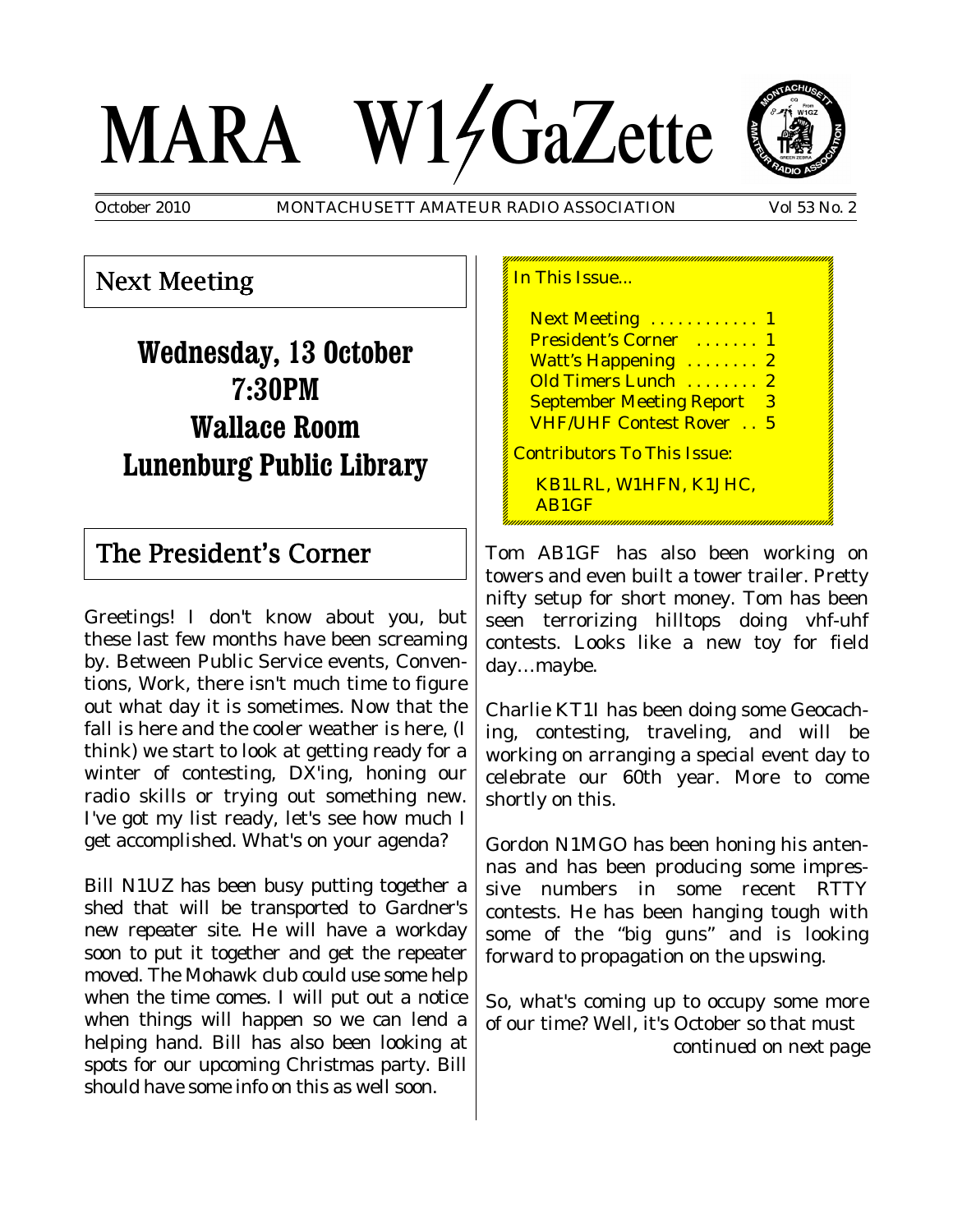## Watt's Happening

#### **Sundays, 0800 local 5330.5** (ch 1) USB

Western Mass Emergency 60M Net Alternate frequencies are 5346.5 (ch 2), 5366.5 (ch 3), 5371.5 (ch 4), and 5403.5 (ch 5).

#### **Sundays, 0830 local 3937**

Western Mass Emergency Net. Alternate frequency is 3942 in case of QRN, QRM, or frequency in-use. Also a good idea to scan up and down 10kHz if you cannot find the net.

**Sundays, 0900 local 145.45-** Montachusett Emergency Net

**Mondays, 2000 local 147.525 simplex** Worcester Emergency Simplex Net

**Tuesdays, 1930 local 145.37-** Templeton Emergency Net

**Wednesdays, 2100 local 28.341** Harvard Repeater Club 10 meter sideband net "Activity Night"

**Nightly, 2100 local 146.97-** Central Mass Traffic Net

**First Monday, 1900 local 3943, 7245** RACES Net

**First Wednesday, 2000 local 3915** K1ARC Red Cross Net http://www.qsl.net/k1arc/

**Sunday, October 17, Cambridge MA** Flea at MIT; 3rd Sunday April to October

**October 15, 16, Deerfield NH** NEAR-Fest

Additional events are listed on http://web.mit.edu/w1gsl/Public/ne-fleas

# The President's Corner

#### *continued from page one*

mean one thing, Near-Fest! Hopefully the weather will cooperate with us and be another frosty one like last year. Gary K1YTS, Tom AB1GF, And myself will embark to our hallowed ground Thursday afternoon and gear up for some fun. Shortly after that NVARC is having their card sort at their next meeting. This will be at the Pepperell Community Center. The Head of the Charles Regatta is coming up as well.

If boredom should occur, by all means take advantage of some of these projects going on and lend a hand. It will warm you in many ways.

73. Ray KB1LRL

# Old Timers Lunch

de Tom K1JHC

Old Timers held their monthly meeting at Bickford's Restaurant on Wednesday October 6. Present were Charlie KT1I, Norm W1BYH, Gary K1YTS, Tom K1JHC, Barry W1HFN, and Al KB1TNN.

The discussion was centered on the complete Eastern Blackout in the fall 1955, and Kenwood Transceivers.

Please join us on the first Wednesday of each month at 12:15pm.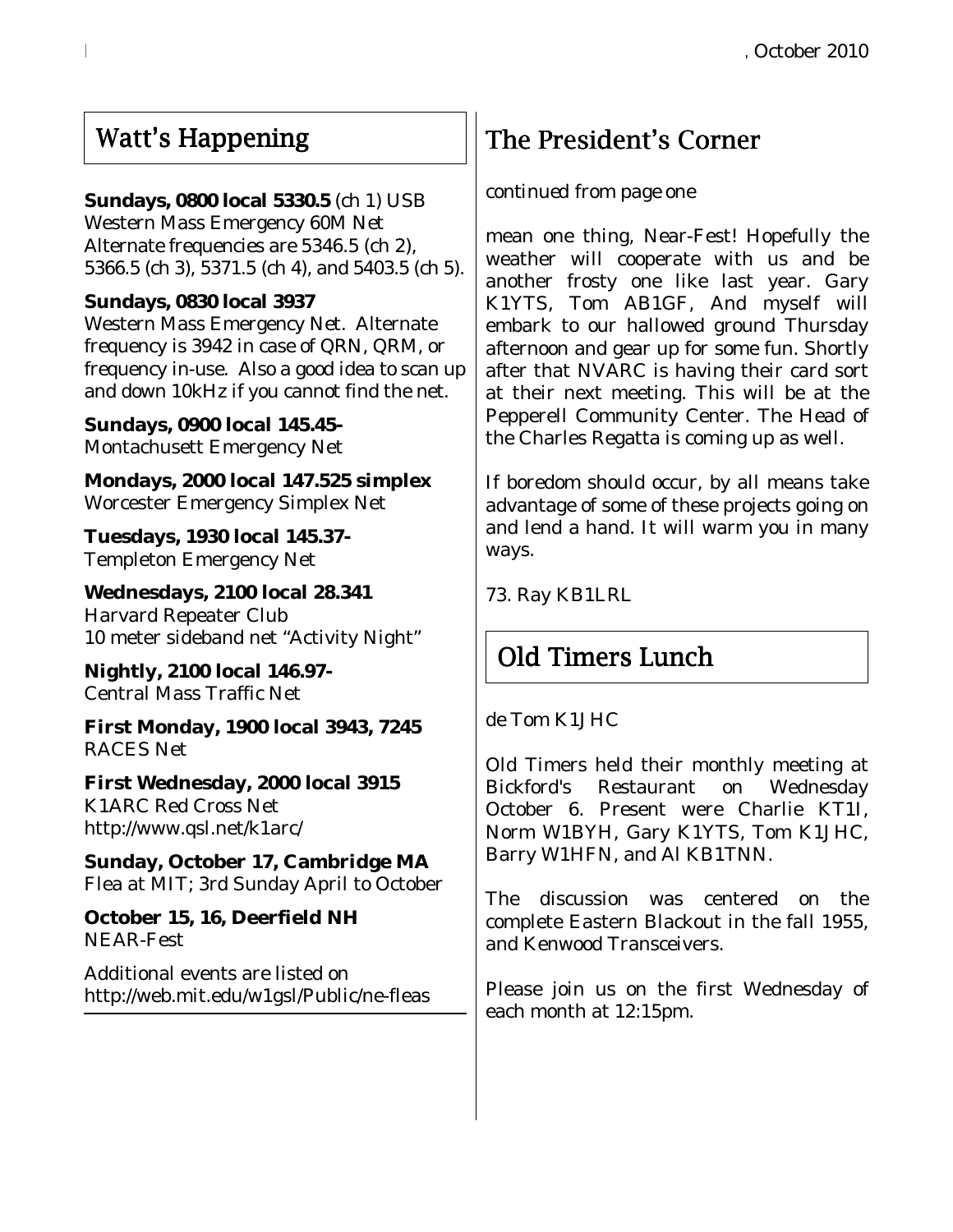## The MARA W1/GaZette

is published by the Montachusett Amateur Radio Association just prior to the monthly meeting. The newsletter is distributed free to members and friends of Amateur Radio.

Contents copyright © 2010, MARA. Permission to use in other Amateur Radio publications with credit to MARA is hereby granted.

The deadline for materials to appear in the W1/GaZette is noon on the Sunday before the first Wednesday of the month.

#### **NEWSLETTER STAFF:**

| Editors:   | <b>Ralph Swick KD1SM</b>           |
|------------|------------------------------------|
|            | <u>978-582-7351 kd1sm@arrl.net</u> |
| Webmaster: | <b>Paul Upham KD1YH</b>            |

#### **MEMBERSHIP INFORMATION:**

|                     | <b>Club Secretary: Barry Fox W1HFN</b>            |                             |
|---------------------|---------------------------------------------------|-----------------------------|
| <b>Annual Dues:</b> | Regular<br>Family<br><b>Fixed income</b>          | \$25<br><b>\$30</b><br>\$15 |
| <b>Meetings:</b>    | 2nd Wednesday, 7:30pm<br><b>September to June</b> |                             |

Mailing address: MARA PO Box 95 Leominster, MA 01453 Web site: http://www.w1gz.org/

#### **OFFICERS:**

| Ray Lajoie, KB1LRL<br>rplajoie@comcast.net                                              | <b>President</b>      |
|-----------------------------------------------------------------------------------------|-----------------------|
| <b>Bill Leger, N1UZ</b>                                                                 | <b>Vice President</b> |
| <b>Barry Fox, W1HFN</b><br>foxbw@comcast.net                                            | <b>Secretary</b>      |
| <b>Gordon LaPoint, N1MGO</b><br>n1mgo@arrl.net                                          | <b>Treasurer</b>      |
| <b>Charlie Cayen, KT1I</b><br>kt1i@arrl.net                                             | <b>Trustee</b>        |
| <b>MARA owns and operates the W1GZ repeater on</b><br>145.45 (CTCSS 74.4) in Fitchburg. |                       |

September Meeting

Minutes of the Montachusett Amateur Association

8 Sept 2010

The meeting was held in the Lunenburg Public Library and was called to order at 7:30PM by the President, Ray KB1LRL. Other officers present were: Vice-President, Bill N1UZ,

Treasurer, Gordon N1MGO and Secretary, Barry W1HFN. Members in attendance were: Ralph KD1SM, Bob KB1JZU, Charlie KT1I, Gary K1YTS, Norm W1BYH, Walter K1CMF, Al KB1TNN, Tom K1JHC, Paul N1QDX, Paul KD1YH, Tom AB1GF, Mickey WB1GFZ, Bill WB1FWW (guest), Ed N1EJH, and David KB1OKF.

Introductions were made and the Treasurers report given. A motion to accept was made and seconded. The current balance is \$1181.37. Committee reports were also made; the Repeater Committee reported the IRLP project is stalled waiting for Gardner to get their repeater moved and on-line. Membership Committee promised applications would be available at the BSA event.

Old Business: The club picnic, venue courtesy of Bill N1UZ, was a great, if not soggy success. Paul KD1YH demonstrated his gymnastic skills while the rest of us applauded. Great burgers and dogs were grilled by our genial host and Gary K1YTS served an example of his culinary skill. Others brought desserts, salads, etc all of which were enjoyed. Thanks were given to Bill for hosting.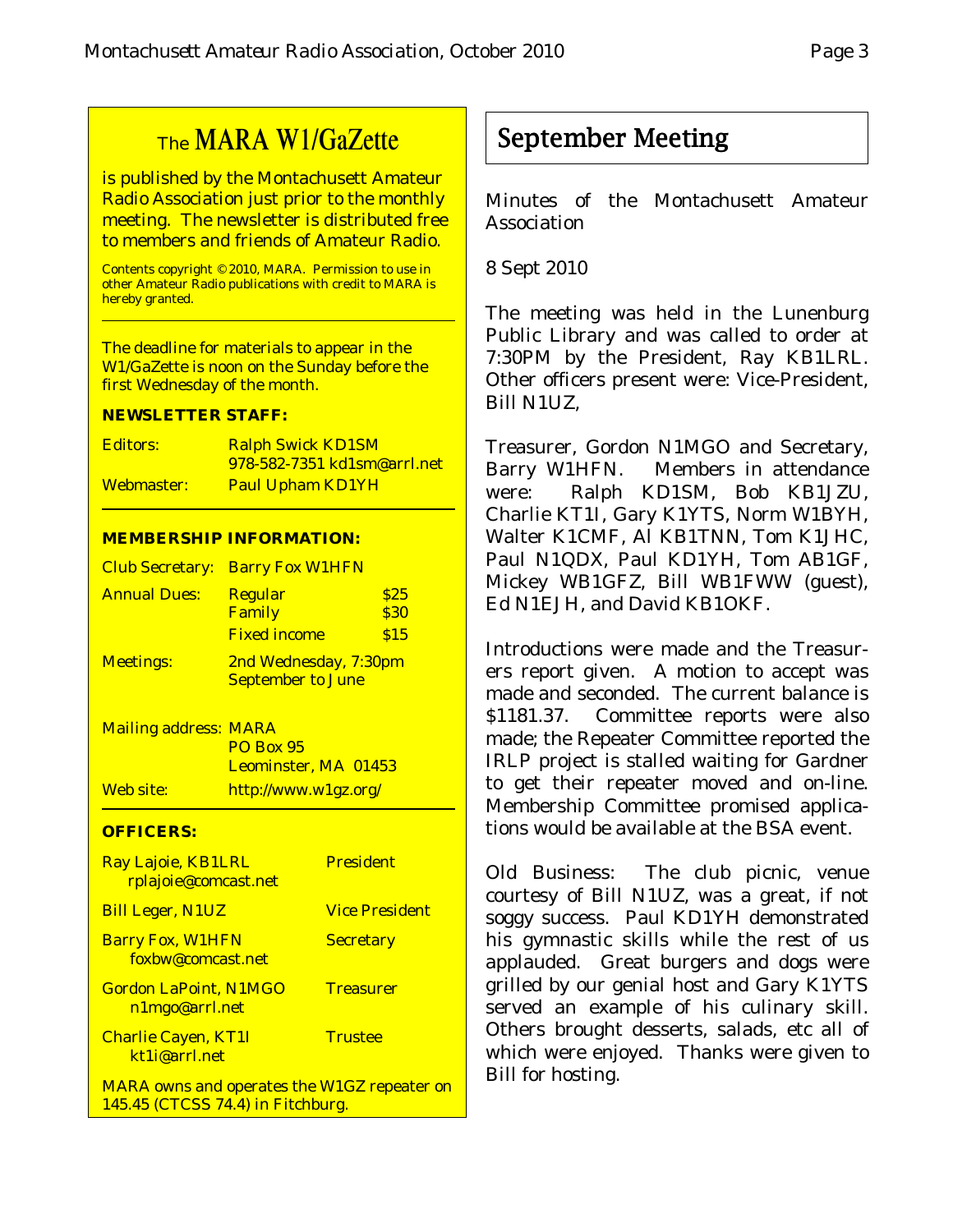New Business: The cost and procurement of coffee / snacks for the meetings were discussed. Pauline and Gordon had provided them in the past, thank you both for your generosity. It was decided to set up a coffee-fund jar, see how that works and if not, it will be BYOC.

The club will be setting up a station at the BSA 100th anniversary event at Carter Park, Ray will be setting up a station using the club call and looking for volunteers.

The 2011 Christmas Party was discussed. A suggestion was made to investigate restaurants other than The Bootlegger.

Gordon N1MGO, will be operating in the CQ WW RTTY Contest and all are invited to observe and/or operate.

Tom K1JHC mentioned the new 900 MHz repeater and invited all to make use of it.

Field Day 2011 was brought up. A show of hands was in favor of returning to Mt Wachusett, if available. If not, Academy Hill and Alpine Hill are viable options.

There was a ten-minute break for coffee, munchies and socializing.

The guest speaker(s) of the meeting were Norm W1BYH and Tom K1JHC. Bill W1UD was also invited but was unable to attend. This being the first meeting of our 60th year as a club, they were invited to speak on their association with the club, its founding and some past members and events. Our present club consisted of two separate ones ("radio club" and "repeater club") which were merged in the 80's as most of us were members of both clubs and saw the logic of combining them. Also mentioned was Bill NZ1D's book on the origin of the club call, W1GZ.

The meeting was adjourned at 8:55PM.

Respectfully submitted Barry Fox, W1HFN, Secretary



above: Norm W1BYH (l) and Tom K1JHC (r) accept 60th anniversary recognition certificates.



above: Norm W1BYH displays some photographs circa 1960's.

[KD1SM photos**]**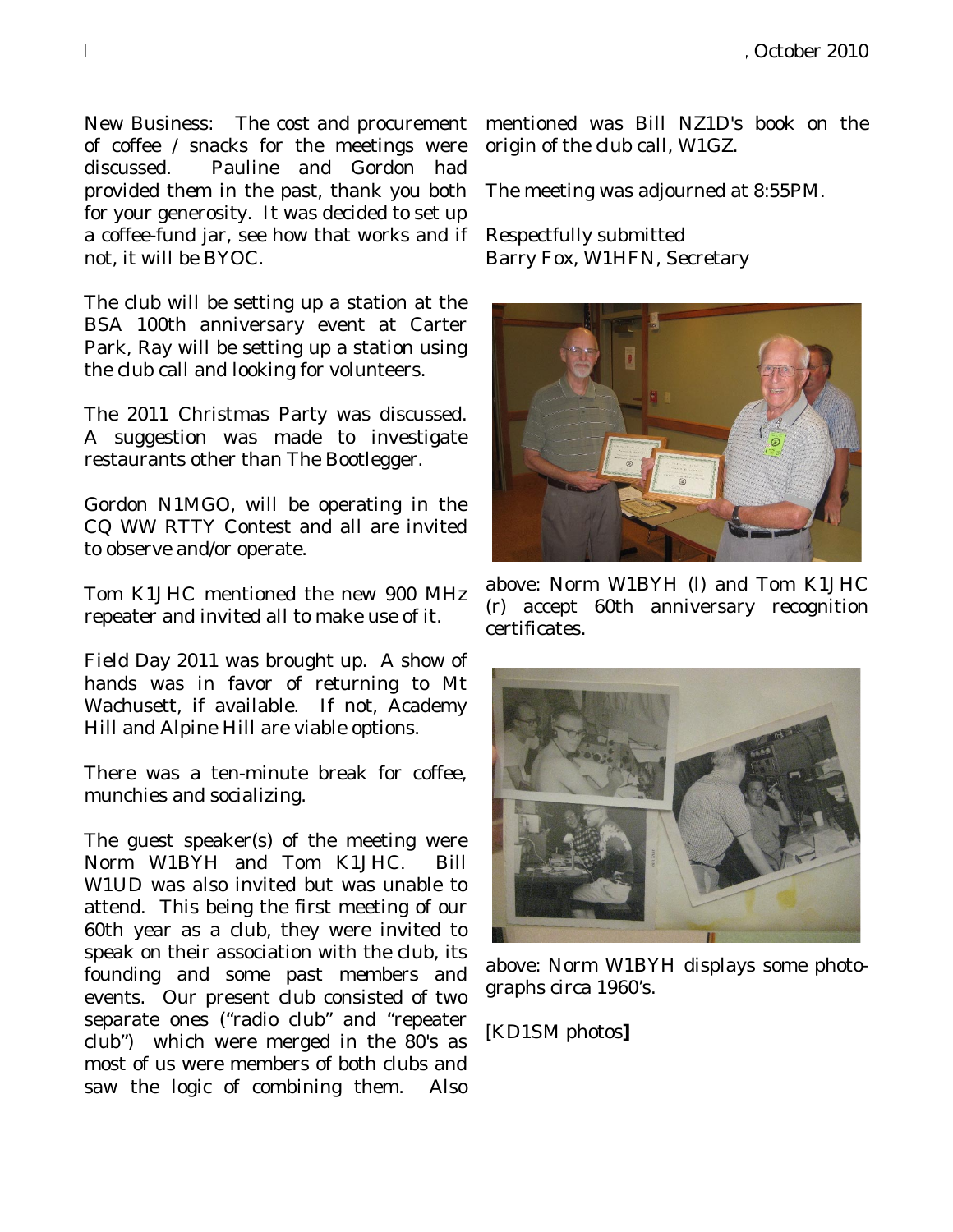## VHF/UHF Contest Rover

#### de Tom AB1GF

June was my first time so I said I was putting more effort this time. So I built a 28' fold over tower on a utility trailer. I added antennas for 6m 2m and 70cm.

I started off in FN34 Danville, VT at Dole Point. It took about an hour to set up. Thank you Larry K1LPS for the tour.

That evening I traveled to a rest area off I89 in FN33. Here I did not deploy the tower so I used the mobile antennas. Hi-par Saturn 6 and 2m/70cm whip.

In the morning I drove to Pack Monadnock, I could not drive up with the trailer so I parked across the road at Temple Mountain state reservation, FN42 and set up the tower.

I was going to Bald hill in Union, FN31, but because of some damage to the tower trailer I decided to ST in a familiar area. I finished in Jaffrey, NH FN32. I parked in the Conant High School parking lot. Lesson learned, get a duplexer, so I do not have to keep changing feed lines around. What a pain.





photos courtesy